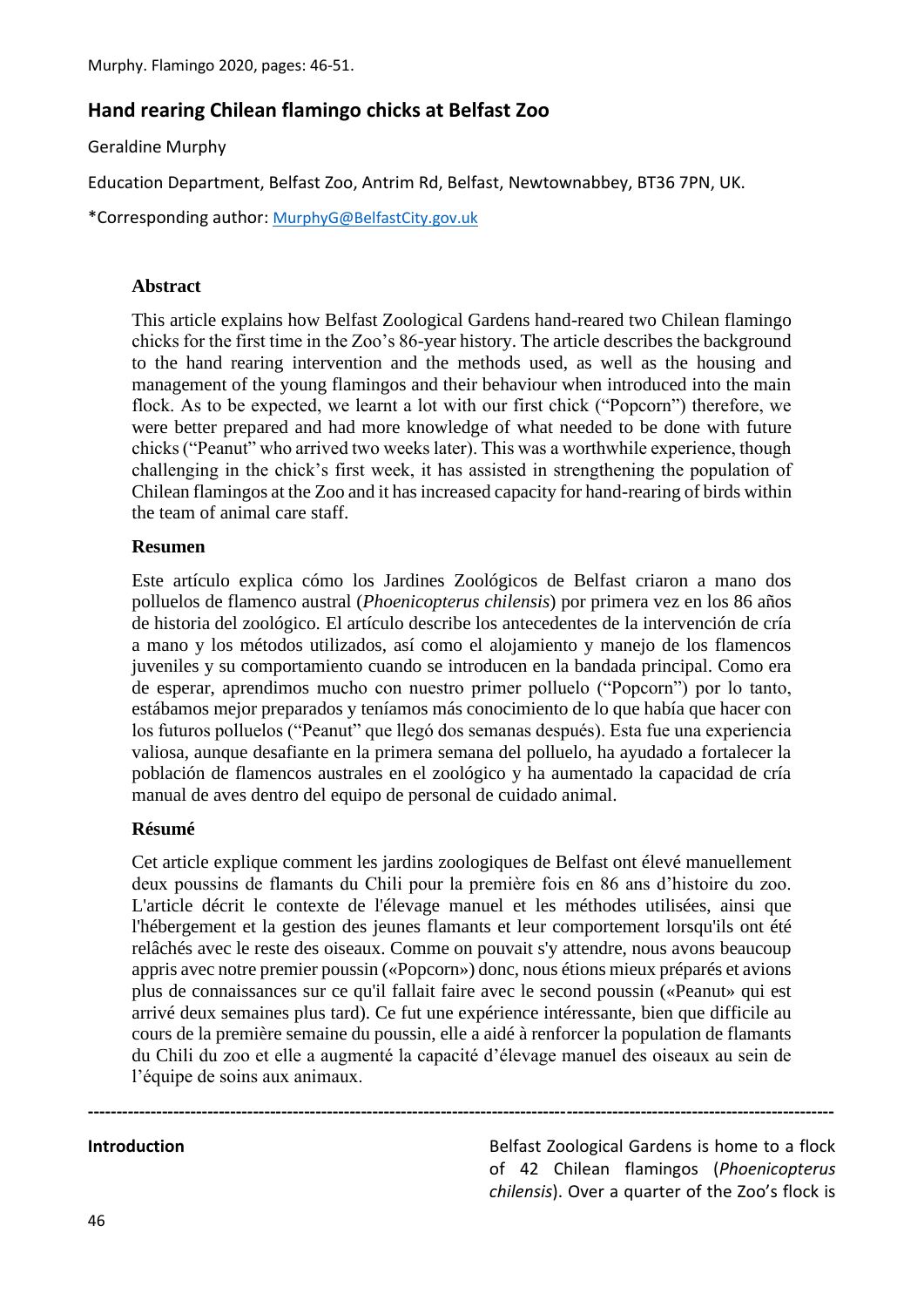20 to 22 years of age, and over half are eight to nine years of age. The flock now includes two new chicks, which are the subject of this paper. This is the first time that the Zoo has hatched Chilean flamingo eggs, after many years of encouraging the flock to nest and breed.

"Popcorn" hatched on Monday 17<sup>th</sup> September 2018 (Chick 1) and "Peanut" hatched on Friday  $5<sup>th</sup>$  October (Chick 2) the same year. The decision to lift the chicks was a difficult one, but the inclement weather caused by "Storm Helene" in September and "Storm Callum" in October meant that the chick's chances of surviving the night were extremely low. This article is a personal story of involvement with the process of hand rearing, being the parent to two new flamingos, and watching them develop into adult birds.

# **Meeting the chicks**

I remember when I first heard about being asked to hand rear a flamingo chick. My curator came in and told me that I was a "mummy", which brought about confusion in my head. Later that morning he brought up an incubator containing this small ball of white fluff which looked like a cotton ball. I instantly fell in love with it. I didn't know that something so small could take over my life so quickly. When our second chick arrived, two weeks after, I could not believe I was responsible for two of them, excitement took over. Looking back and comparing the size of the two, the chicks grew so much in the first two weeks. Since the day of their hatching, I have been there for every milestone and still, on occasion, pop over to the flamingo lake to check up on them. I hope that over the years Popcorn and Peanut themselves will become parents. That would be the icing on the cake.

# **Diet**

From day one the chicks were weighed before being fed (Figure 1), which occurred every three hours; the temperature of the incubator was recorded at time too. Initially on the day of their hatching, a small dose of glutalyte (electrolytes and easily absorbable carbohydrates) was given to the chick for nutritional purposes. Over the next three days this was decreased as formula and water increased. The formula, as suggested by WWT Slimbridge and Chester Zoo, was made up of sprats (heads and fins removed), soaked and blended flamingo breeder pellets, hard-boiled egg yolk, calcium carbonate powder, vitamin supplement and Nutrabol (Vetark).



*Figure 1: Each chick was weighed before being syringe fed (photo credit: G. Murphy).*

There was the occasional time when we tried to increase the formula percentage, but the consistency was too thick, and the chick was not ready to accept it. Around Day 8 I would have a syringe of water as well as the formula and go between the two. Soaked flamingo breeder pellets were introduced at two weeks of age alongside of the formula that the two chicks were still receiving. With the chick consuming 90% formula on Day 18, the amount of water the chick was drinking from the syringe was also recorded at each feed. Tables 1 and 2 show how the time period that the amount of formula was increased for each chick during the hand rearing process.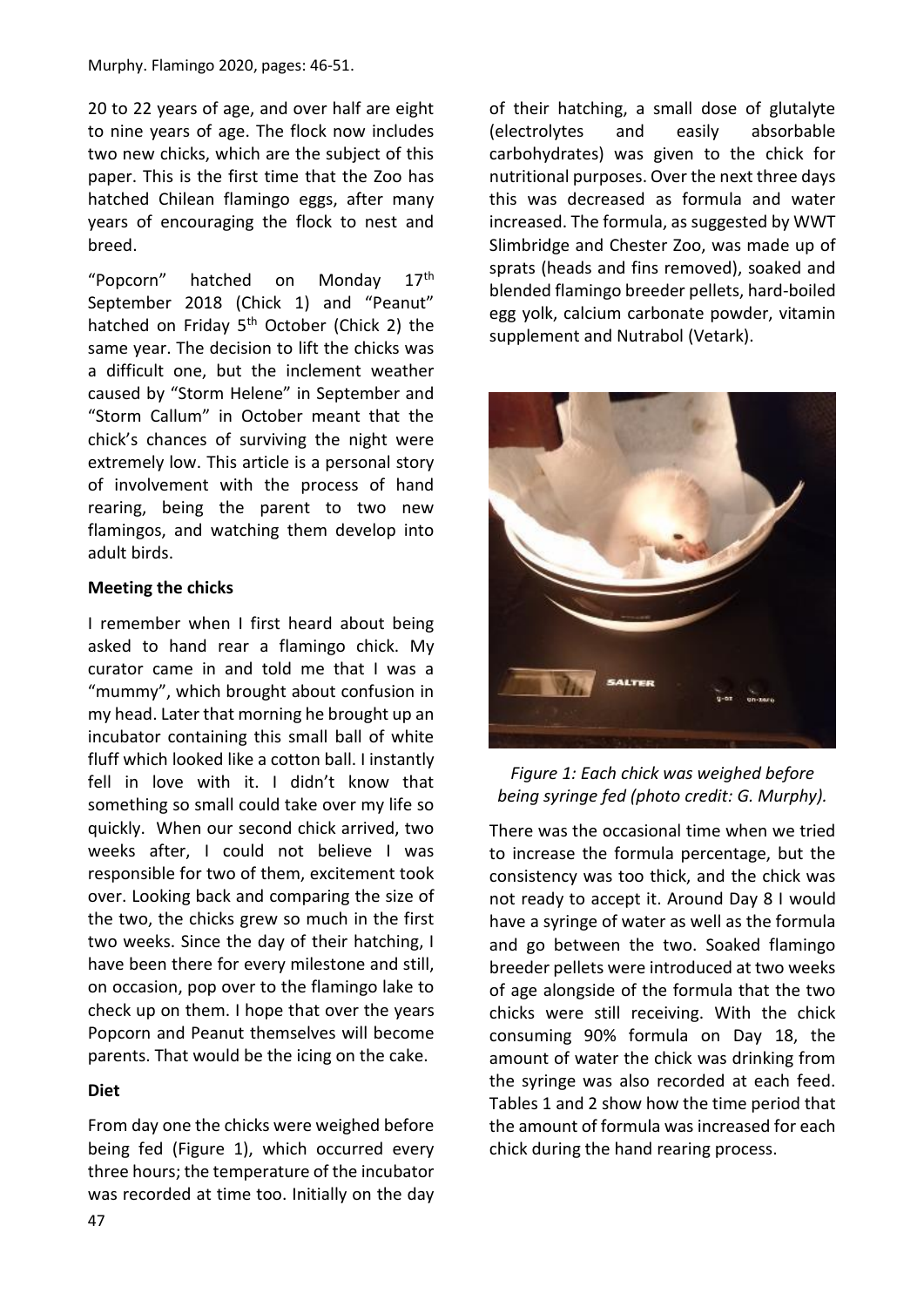| Day            | % formula               | % water | ml consumed |
|----------------|-------------------------|---------|-------------|
| $\overline{2}$ | 25 (+ 25%<br>glutalyte) | 50      | 3           |
| 3              | 40 (+ 20%<br>glutalyte) | 40      | $4 - 5.5$   |
| 4              | 50                      | 50      | $6 - 8$     |
| 7              | 60                      | 40      | $9 - 10$    |
| 10             | 70                      | 30      | $9 - 11$    |
| 16             | 80                      | 20      | $8 - 12$    |
| 18             | 90                      | 10      | $11 - 14$   |
| 22             | 100                     | 0       | $15 +$      |

The variation in ml depends on the time of the feed, if the chick was hungry or not.

| Day            | % formula                  | % water | ml consumed |
|----------------|----------------------------|---------|-------------|
| $\overline{2}$ | 25 (+ 25%<br>glutalyte)    | 50      | $4 - 5$     |
| 3              | $30 (+ 40\%$<br>glutalyte) | 30      | $5 - 6$     |
| 4              | 40                         | 60      | $7 - 9$     |
| 5              | 50                         | 50      | $6 - 7$     |
| $\overline{7}$ | 60                         | 40      | $6 - 8$     |
| 10             | 70                         | 30      | $9 - 11$    |
| 16             | 80                         | 20      | $10 - 11$   |
| 18             | 90                         | 10      | $10 - 13$   |
| 21             | 100                        | 0       | $15 +$      |

The reason for the variation in ml is the same as for Table 1.

Once we had the chick on 100% formula, the millilitres each day increased from 14mls – 35mls over 22 days. The number of syringe feeds per day decreased gradually as dry and wet flamingo breeder pellets were introduced. By Day 27 there were five syringe feeds; from Day 35 this was reduced to four feeds; Day 37, three feeds included morning,

midday and night-time; Day 40 was two feeds, first thing in the morning and last thing at night. Finally, at Days 42 and 43 there was a morning feed only. With the decrease of formula being offered to the chick, this meant consummation of pellets increased during the day and overnight.

## **Physical development**

The beginning of Day 3 saw the first kinds of movement from the chick, by the end of the day they were standing more, beginning to walk and even standing to feed. Around a week old, the skin was starting to peel from the chick's legs changing them from bright orange to a salmon pink colour. At twenty days old, the beak of the chick was starting to curve at the front, similar to that of their parents, and over the next week it was getting noticeably sharper as well. A month old and the skin was peeling on the feet and legs again, this time going from pink to grey.

The feathers of the chick didn't start changing until around seven weeks, when dark white/ grey feathers started to appear. The first sign of black primary feathers being visible occurred around week 8 to 9 and pink feathers started developing around nine months.

Between nine months and two years of age, the chicks started to look like adult flamingos, with their legs getting longer, necks becoming slimmer, plus beaks curving, sharpening and changing colour. During this same period, their adult pink and orange feathers came through. Even with this, the chicks were still identifiable due to their grey neck and head feathers, which was gradually disappearing.

## **Flamingo behaviour**

When hand rearing any animal you are concerned that they may not develop traits specific for their species; in the case of flamingos, feeding with their head upside down, stomping their feet in water to release food to the surface or even how to communicate with other flamingos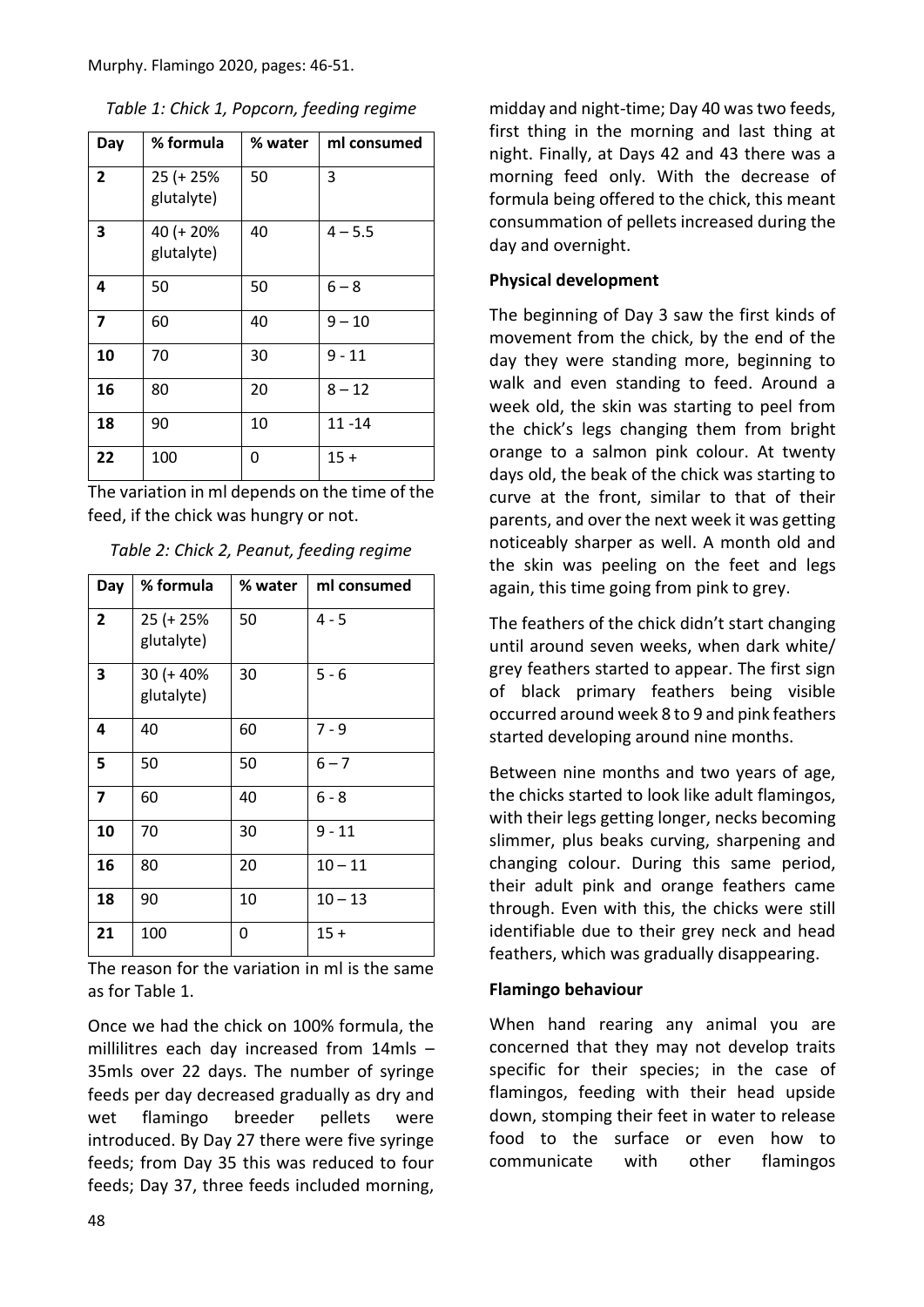(important for when the time comes to introduce them back to their counterparts).

Day 3 was, for both flamingo chicks, when they started to stand and walk around for the first time; it was noticeable that Peanut (chick two) moved a lot more as he had the advantage of hearing a real flamingo chick communicating. At around a week old I wanted to get the chicks used to a range of surfaces and substrates, not just wood or towels, in case there may be issues later in life with a fear of something new, i.e. grass. Another anxiety concerned whether the chicks would understand the vocalisations of other flamingos. To ensure that they did, I played flamingo sounds on the internet while they were getting fed plus recorded the chicks themselves and played it back, which they responded to. During the same time there was improvement of standing on one leg, even if they were a bit shaky.

By two weeks old, we offered soaked pellets, which were broken into very small pieces (Figure 2). The chicks were showing signs of pecking at the ground and foraging so I thought it would be an ideal time to try them on pellets. As expected, they were becoming more inquisitive and interacted more with objects around them, biting objects within reach, including their feeding syringe.



*Figure 2: Flamingo Breeder pellet was offered dry and soaked throughout the day (photo credit: G. Murphy).*

At three weeks the chicks were beginning to explore more and enjoyed walking around after each feed; this had the added benefit of exercise and strengthening their legs. With the benefit of their newly found freedom, a small tray of water was introduced. It took a few days for the chicks to become accustomed to it but in the days that followed they became more inquisitive and started stomping their feet in the water, sitting down in it, turning their head upside down to try and feed and even preening in the tray too.

At one month old the chicks' confidence was growing in all behaviours; standing on one leg (Figure 3), preening, walking in water and even sleeping while standing on one leg. As the weeks passed both chicks were developing more complex behaviours, for example, filter feeding and drinking from water and they also communicated to each other frequently. The final behaviour yet to see was attempts at flying. This occurred around seven weeks old when they started jumping and flapping their tiny wings- an amusing site and one that will never be forgotten!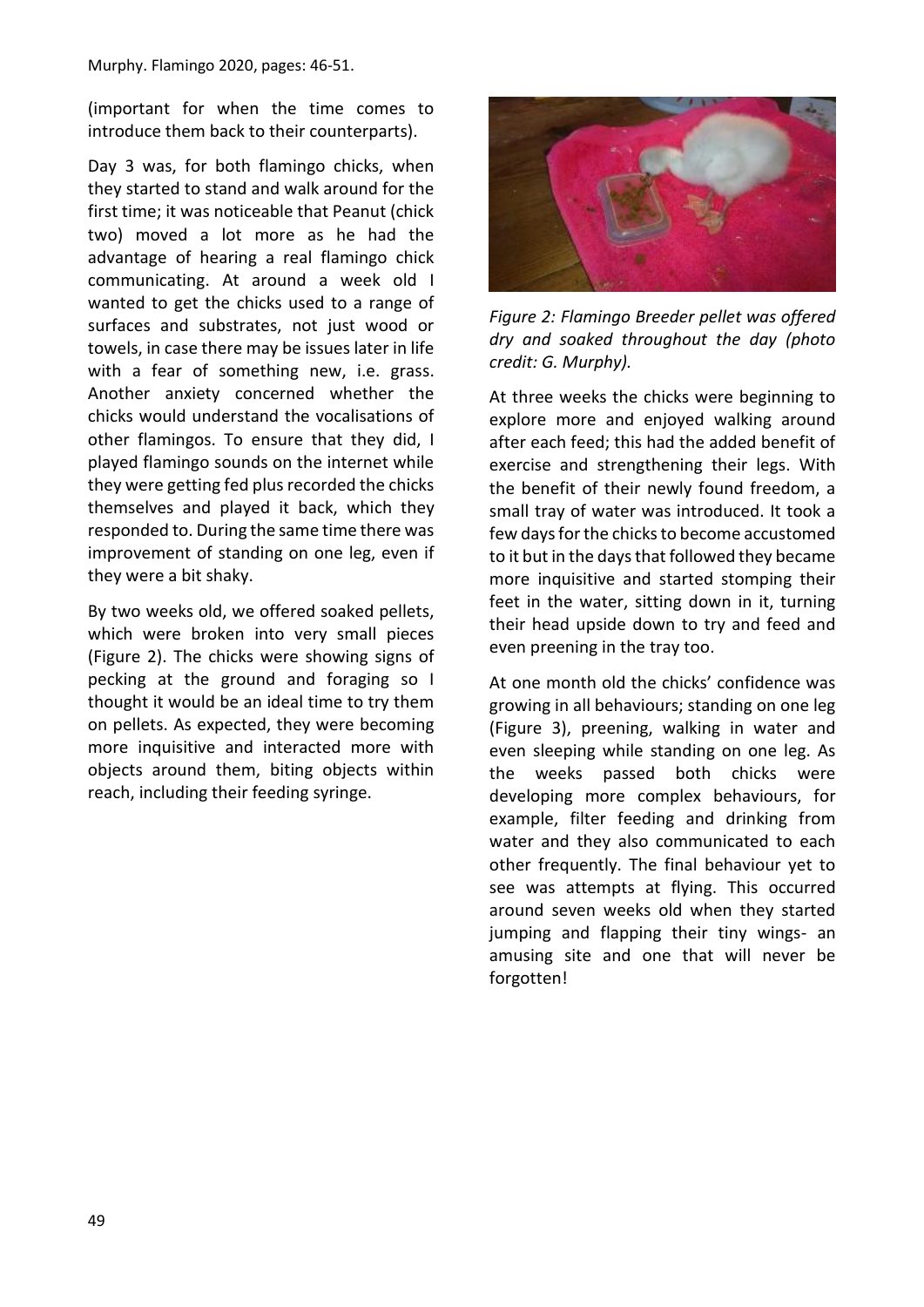

*Figure 3: The two chicks "behaving like flamingos", resting whilst standing on one leg (photo credit: G. Murphy).*

#### **Housing**

During the first two weeks, the chicks were housed in an incubator unit. This would be placed in the vet room during the working day as it was warmer, then taken home each evening. While Chick 2 was in the incubator, chick one was placed in cardboard box with a heat lamp overhead. Two weeks later, both chicks were placed into a specially designed crèche during the day, but still taken home each night. The crèche was divided with each chick having their own half. Each section contained a sleeping area, plus a bowl for food and water. During the day, when possible, the chicks were provided with paddling pools for wadding in, a different size for each one.

Thursday 17<sup>th</sup> November was the first night that the chicks stayed over at the Zoo, a nerve wrecking time for their foster mummy. From this day on, the chicks were together during the day and should fighting occur, we were there to separate them if necessary. We need to remember that at this stage

Chick 2 is only five weeks old and so still very small. We wanted the chicks to bond as we felt that this friendship would help them when it came to them being introduced to the adult birds.

News of the hand reared chicks had now hit social media and they were proving very popular. By the end of November (29th) the chicks were located to a different building to start preparing them for being outdoor birds. This enclosure had more room for them to move around as they were getting bigger, a heat lamp if necessary during the winter months, windows so the public could see them, plus it was a lower overall ambient temperature (again preparation for life outdoors). The chicks spent their winter and spring here before being moved in April 2019 for one final time.

# **Meeting the rest of the flock**

The 12<sup>th</sup> April was when the chicks saw other flamingos for the first time. We fenced off part of the flamingo paddock for the chicks and added a heat lamp to their shed for particularly cold nights. Initially, the chicks were locked in overnight as we wanted them to get used to the shed and become accustomed to any sounds they may hear for the first time. Over time we noticed that the adult flamingos would come up to the fence, sleep beside it and even communicate with the chicks. We knew this positive behaviour would definitely make it easier when the chicks joined the adults. We wanted to wait until both chicks had turned one year old before letting them join the adults. On  $16<sup>th</sup>$ October, we introduced the chicks to the flock and everything went as planned. The chicks kept to the outside initially or sometimes standing further up the paddock where their section used to be. Within a few weeks the only way to spot the chicks was by